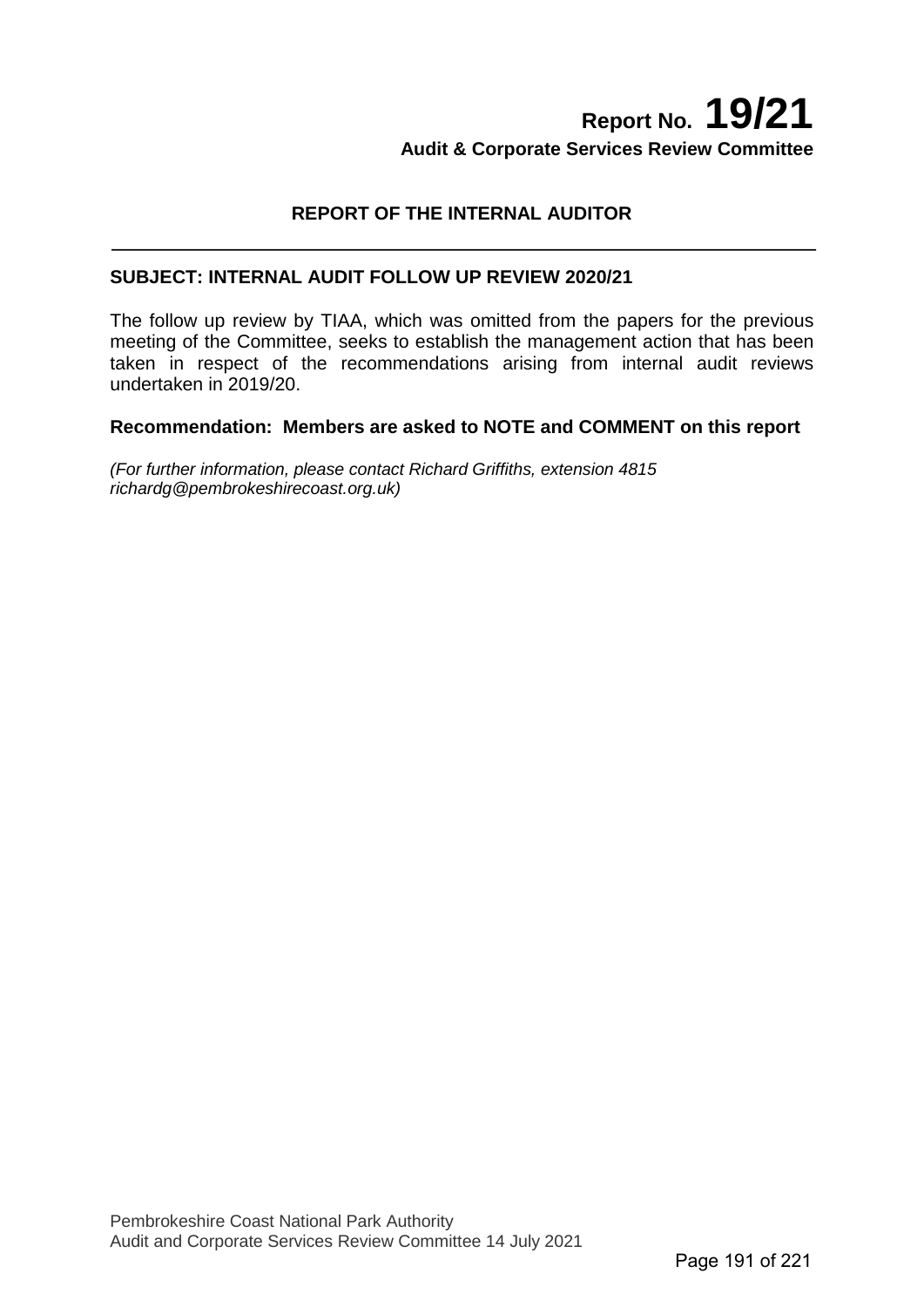

**Internal Audit**

## **DRAFT**

# **Pembrokeshire Coast National Park Authority**

**Follow Up Review**

**2020/21**

**January 2021**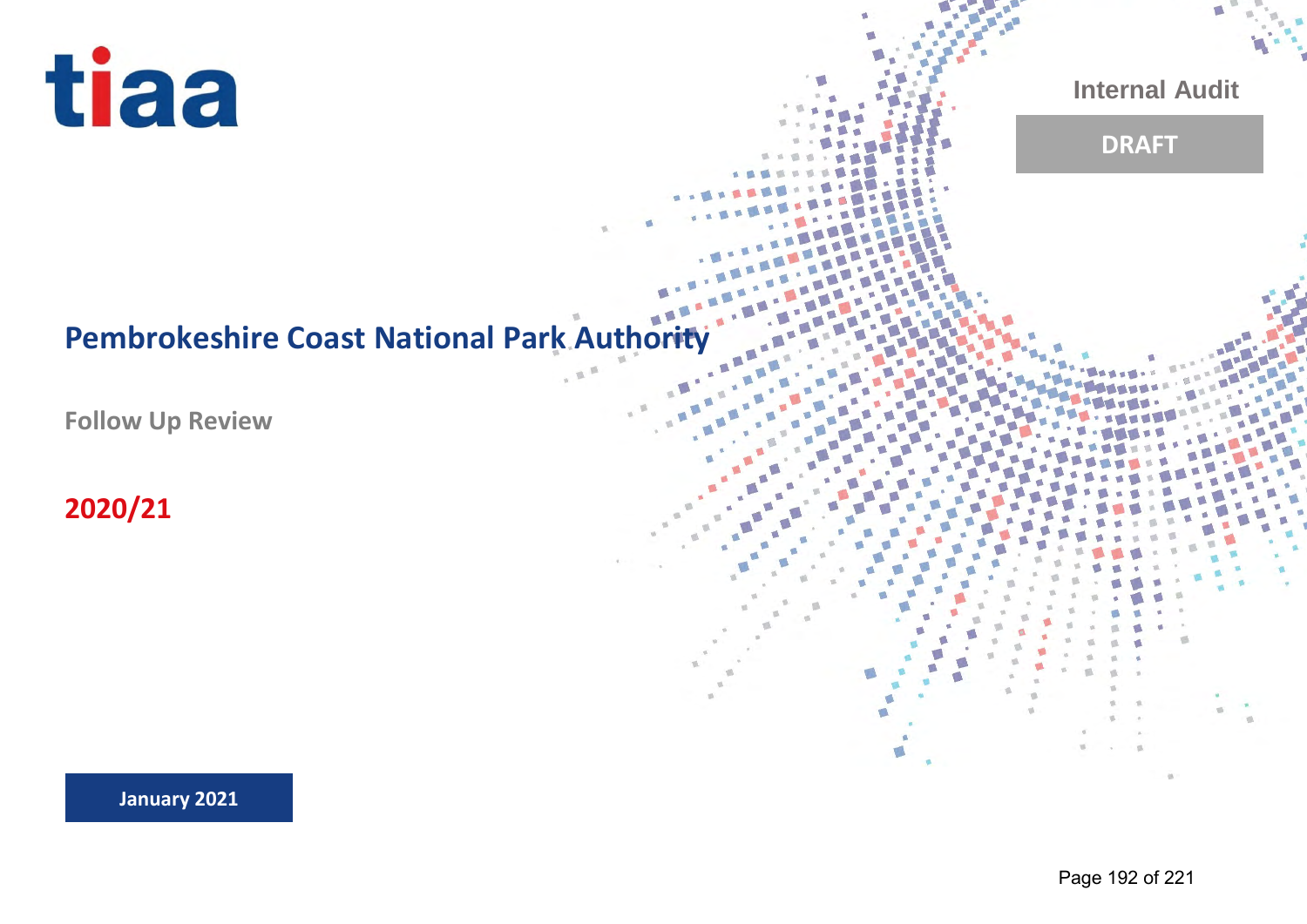

### **Executive Summary**

#### **Introduction**

1. This follow up review by TIAA established the management action that has been taken in respect of the recommendations arising from the internal audit reviews listed below at the Authority. The review was carried out in February 2021.

| <b>Review</b>                                                                                                                                                                                                               | Year    | Date Presented to Audit and Scrutiny Committee |
|-----------------------------------------------------------------------------------------------------------------------------------------------------------------------------------------------------------------------------|---------|------------------------------------------------|
| Block 1– Car Parks, Grants, Business Continuity and Information Governance.<br>(undertaken by previous internal auditors Gateway)                                                                                           | 2019/20 | 6 <sup>th</sup> November 2019                  |
| Block 2 – Risk Management, Key Financial Controls (Banking arrangements,<br>Treasury/Investments and Fixed Assets), Health and Safety, Operational<br>Review - Rangers, Follow Up 2019/20 and Fleet Management - Follow Up. | 2019/20 | 12 <sup>th</sup> February 2020                 |

#### **Key Findings & Action Points**

2. The follow up review considered whether the management action taken addresses the control issues that gave rise to the recommendations. The implementation of these recommendations can only provide reasonable and not absolute assurance against misstatement or loss. From the work carried out the following evaluations of the progress of the management actions taken to date have been identified.

| <b>Evaluation</b>                     | <b>Number of Recommendations</b> |
|---------------------------------------|----------------------------------|
| Implemented                           | 33                               |
| <b>Outstanding</b>                    | 5                                |
| <b>Considered but not Implemented</b> | 3                                |
| Not Implemented                       |                                  |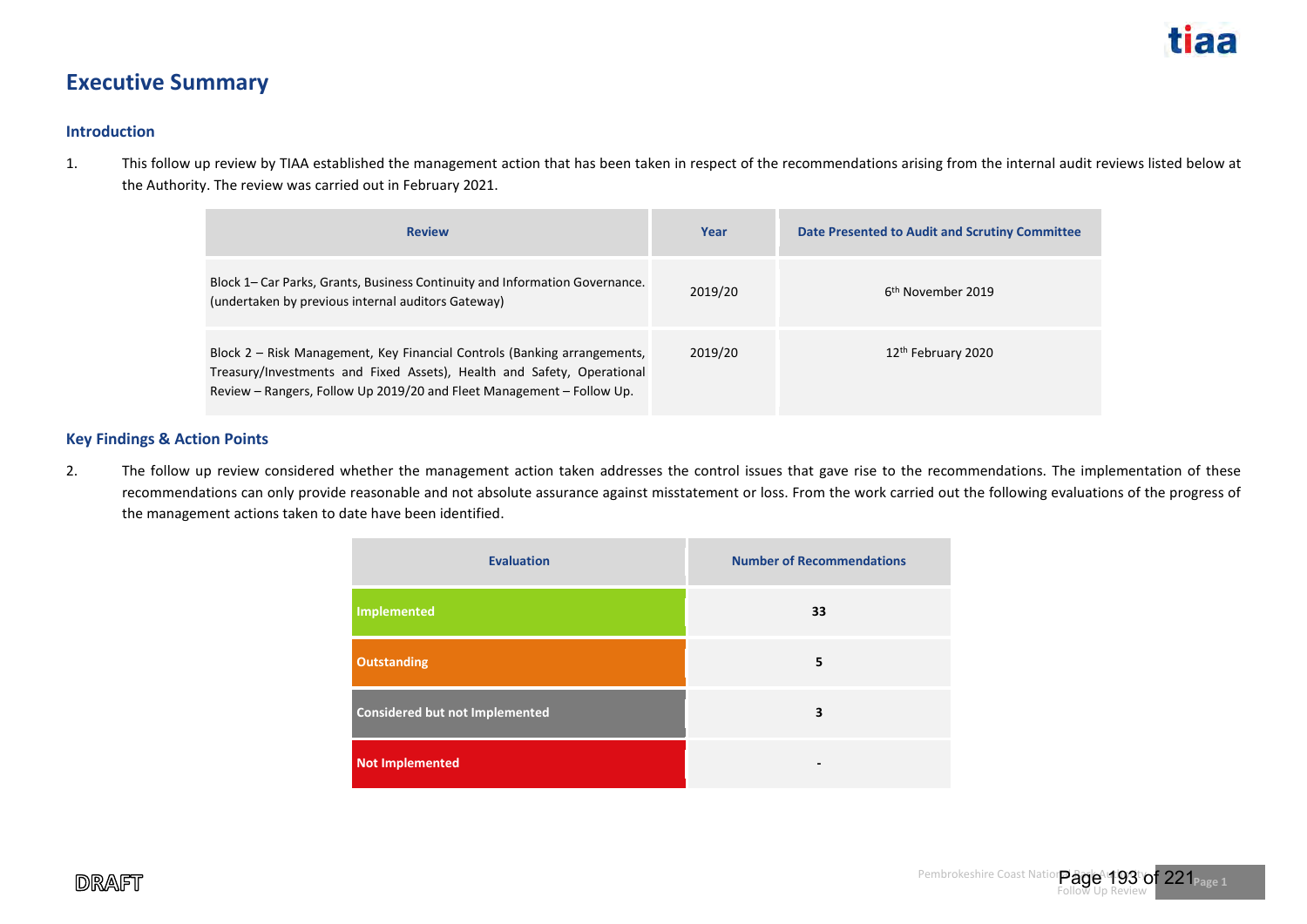

- 3. The Authority has made good progress with 33 recommendations (80%) implemented and three recommendations (8%) considered but not implemented. Five recommendations (12%) remain outstanding and management needs to agree the new implementation date. Further details of the outstanding recommendations are provided in the body of the report.
- 4. Several health and safety recommendations have been designated as implemented on the verbal assurance of the Health and Safety Manager on the understanding that the documentary evidence will be provided in the first week of February. The report will be updated should this evidence not be provided.

#### **Scope and Limitations of the Review**

- 5. The review considered the progress made in implementing the recommendations made in the previous internal audit reports and established the extent to which management has taken the necessary actions to address the control issues that gave rise to the internal audit recommendations.
- 6. The responsibility for a sound system of internal controls rests with management and work performed by internal audit should not be relied upon to identify all strengths and weaknesses that may exist. Neither should internal audit work be relied upon to identify all circumstances of fraud or irregularity, should there be any, although the audit procedures have been designed so that any material irregularity has a reasonable probability of discovery. Even sound systems of internal control may not be proof against collusive fraud.
- 7. For the purposes of this review reliance was placed on management to provide internal audit with full access to staff and to accounting records and transactions and to ensure the authenticity of these documents.

#### **Disclaimer**

8. The matters raised in this report are only those that came to the attention of the auditor during the course of our work and are not necessarily a comprehensive statement of all the weaknesses that exist or all the improvements that might be made. This report has been prepared solely for management's use and must not be recited or referred to in whole or in part to third parties without our prior written consent. No responsibility to any third party is accepted as the report has not been prepared, and is not intended, for any other purpose. TIAA neither owes nor accepts any duty of care to any other party who may receive this report and specifically disclaims any liability for loss, damage or expense of whatsoever nature, which is caused by their reliance on our report.

#### **Release of Report**

9. The table below sets out the history of this report.

| Date draft report issued:        | 1 <sup>st</sup> February 2021 |
|----------------------------------|-------------------------------|
| Date management responses rec'd: |                               |
| Date final report issued:        |                               |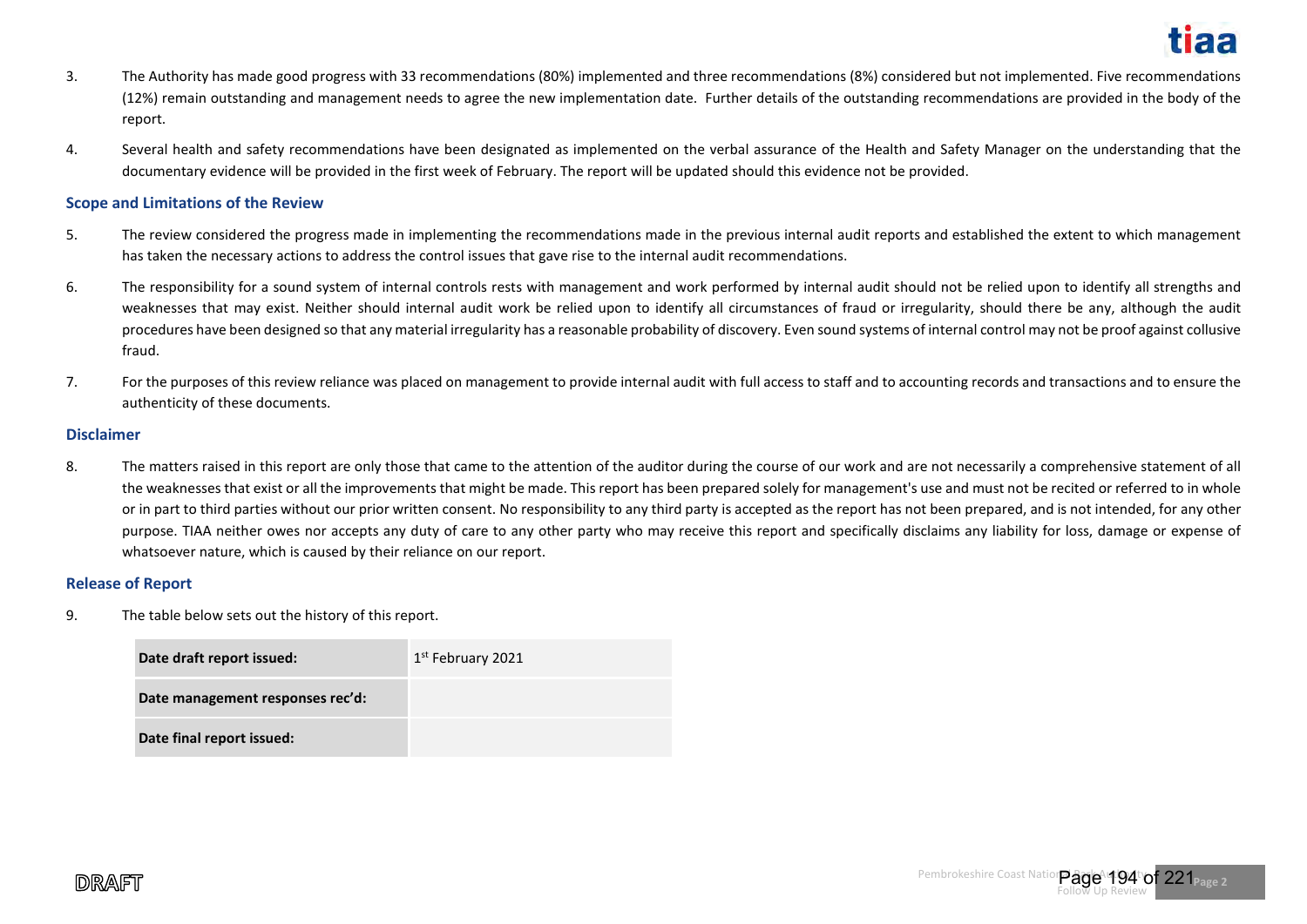## **Executive Summary**

#### **Follow Up**

- 10. Management representations were obtained on the action taken to address the recommendations and limited testing has been carried out to confirm these management representations. The following matters were identified in considering the recommendations that have not been fully implemented:
- 11. **Block 1 2019/20**

| <b>Audit title</b>           | Grants                                                                                                                                                                                                                                                                                                    | <b>Audit year</b>                      | 2019/20                                  | <b>Priority</b>                                               |     |
|------------------------------|-----------------------------------------------------------------------------------------------------------------------------------------------------------------------------------------------------------------------------------------------------------------------------------------------------------|----------------------------------------|------------------------------------------|---------------------------------------------------------------|-----|
| <b>Recommendation</b>        | The Authority should include within its Grant Conditions a clause against financial loss incurred as a result of criminal activity. It should clearly state the Authority's<br>position and action it will take in the event of such occurrence, i.e. reclaim of assets to cover financial loss suffered. |                                        |                                          |                                                               |     |
| Initial management response  | Agreed. The Authority will consider the inclusion of such a clause in the Grant Conditions.                                                                                                                                                                                                               |                                        |                                          |                                                               |     |
| <b>Responsible Officer/s</b> | <b>Finance Manager</b>                                                                                                                                                                                                                                                                                    | <b>Original implementation</b><br>date | 31/01/2020                               | <b>Revised implementation</b><br>date(s)                      | N/A |
| <b>Latest Update</b>         | Consideration was given but the finding was dismissed because it was felt that existing conditions already covered it. Further, any such breaches would be treated<br>as fraud and appropriate action would be taken through legal proceedings.                                                           |                                        |                                          |                                                               |     |
| New implementation date      | N/A                                                                                                                                                                                                                                                                                                       | <b>Status</b>                          | <b>Considered but not</b><br>implemented | The recommendation has been considered but not<br>implemented |     |

| <b>Audit title</b>             | <b>Business Continuity Plan</b>                                                                                                                                                                                                                                                                                                                                                                                                   | <b>Audit year</b>                      | 2019/20                        | <b>Priority</b>                                          |     |
|--------------------------------|-----------------------------------------------------------------------------------------------------------------------------------------------------------------------------------------------------------------------------------------------------------------------------------------------------------------------------------------------------------------------------------------------------------------------------------|----------------------------------------|--------------------------------|----------------------------------------------------------|-----|
| <b>Recommendation</b>          | The BCP should to be re-written to ensure that it reflects the current processes required to ensure that the organisation can continue operationally in recovering<br>from a disaster, mishap or other event. Additionally, once the BCP has been agreed all nominated personnel should be made aware of their responsibilities and<br>trained accordingly. The plan should be tested on an annual basis and updated accordingly. |                                        |                                |                                                          |     |
| Initial management response    | Recommendations accepted. A new BCP will be created with an annual test schedule and all staff will be provided with appropriate training.                                                                                                                                                                                                                                                                                        |                                        |                                |                                                          |     |
| <b>Responsible Officer/s</b>   | Business Improvement and IT<br>Manager                                                                                                                                                                                                                                                                                                                                                                                            | <b>Original implementation</b><br>date | 31 <sup>st</sup> December 2019 | <b>Revised implementation</b><br>date(s)                 | N/A |
| <b>Latest Update</b>           | Delayed due to Covid-19 however a new BCP will be created with an annual test schedule and all staff will be provided with appropriate training.                                                                                                                                                                                                                                                                                  |                                        |                                |                                                          |     |
| <b>New implementation date</b> | To be confirmed by the client for<br>the final report                                                                                                                                                                                                                                                                                                                                                                             | <b>Status</b>                          | <b>Outstanding</b>             | The recommendation is outstanding and past its due date. |     |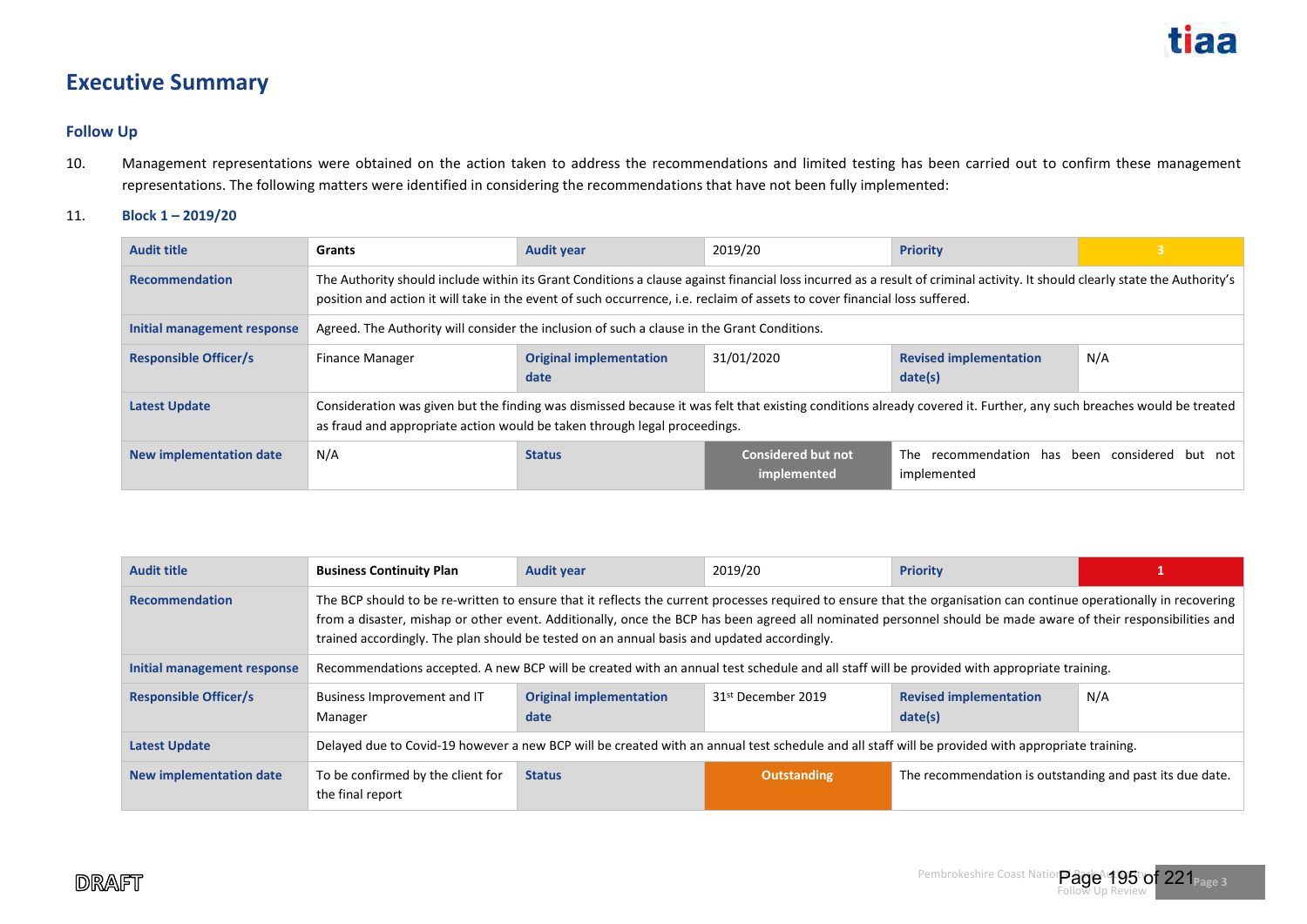#### 12. **Block 2 – 2019/20**

| <b>Audit title</b>             | <b>Risk Management</b>                                                                                | <b>Audit year</b>                      | 2019/20            | <b>Priority</b>                                          |                                   |
|--------------------------------|-------------------------------------------------------------------------------------------------------|----------------------------------------|--------------------|----------------------------------------------------------|-----------------------------------|
| <b>Recommendation</b>          | The Risk Management Strategy be reviewed and updated to reflect current arrangements.                 |                                        |                    |                                                          |                                   |
| Initial management response    | Agreed. The Strategy will be updated to reflect the 4 x4 scoring introduced in 2018.                  |                                        |                    |                                                          |                                   |
| <b>Responsible Officer/s</b>   | Finance Manager                                                                                       | <b>Original implementation</b><br>date | 31/01/2020         | <b>Revised implementation</b><br>date(s)                 | To be confirmed by the<br>client. |
| <b>Latest Update</b>           | Discussion with the Finance Manager confirmed that the Risk Management Strategy has not been updated. |                                        |                    |                                                          |                                   |
| <b>New implementation date</b> | To be confirmed by the client for<br>the final report                                                 | <b>Status</b>                          | <b>Outstanding</b> | The recommendation is outstanding and past its due date. |                                   |

| <b>Audit title</b>             | <b>Risk Management</b>                                                                                                                                                                           | <b>Audit year</b>                      | 2019/20     | <b>Priority</b>                                          |                                  |
|--------------------------------|--------------------------------------------------------------------------------------------------------------------------------------------------------------------------------------------------|----------------------------------------|-------------|----------------------------------------------------------|----------------------------------|
| <b>Recommendation</b>          | The narrative in the Mitigation and Controls/Monitoring columns be expanded upon, where applicable, to provide greater assurance to the Authority Members<br>that the risks are being mitigated. |                                        |             |                                                          |                                  |
| Initial management response    | Agreed. We will explore expanding the narrative in the mitigation and control/monitoring columns                                                                                                 |                                        |             |                                                          |                                  |
| <b>Responsible Officer/s</b>   | Finance Manager                                                                                                                                                                                  | <b>Original implementation</b><br>date | 31/01/2020  | <b>Revised implementation</b><br>date(s)                 | To be confirmed by the<br>client |
| <b>Latest Update</b>           | Discussion with the Finance Manager confirmed that this recommendation has not yet been implemented.                                                                                             |                                        |             |                                                          |                                  |
| <b>New implementation date</b> | To be confirmed by the client for<br>the final report                                                                                                                                            | <b>Status</b>                          | Outstanding | The recommendation is outstanding and past its due date. |                                  |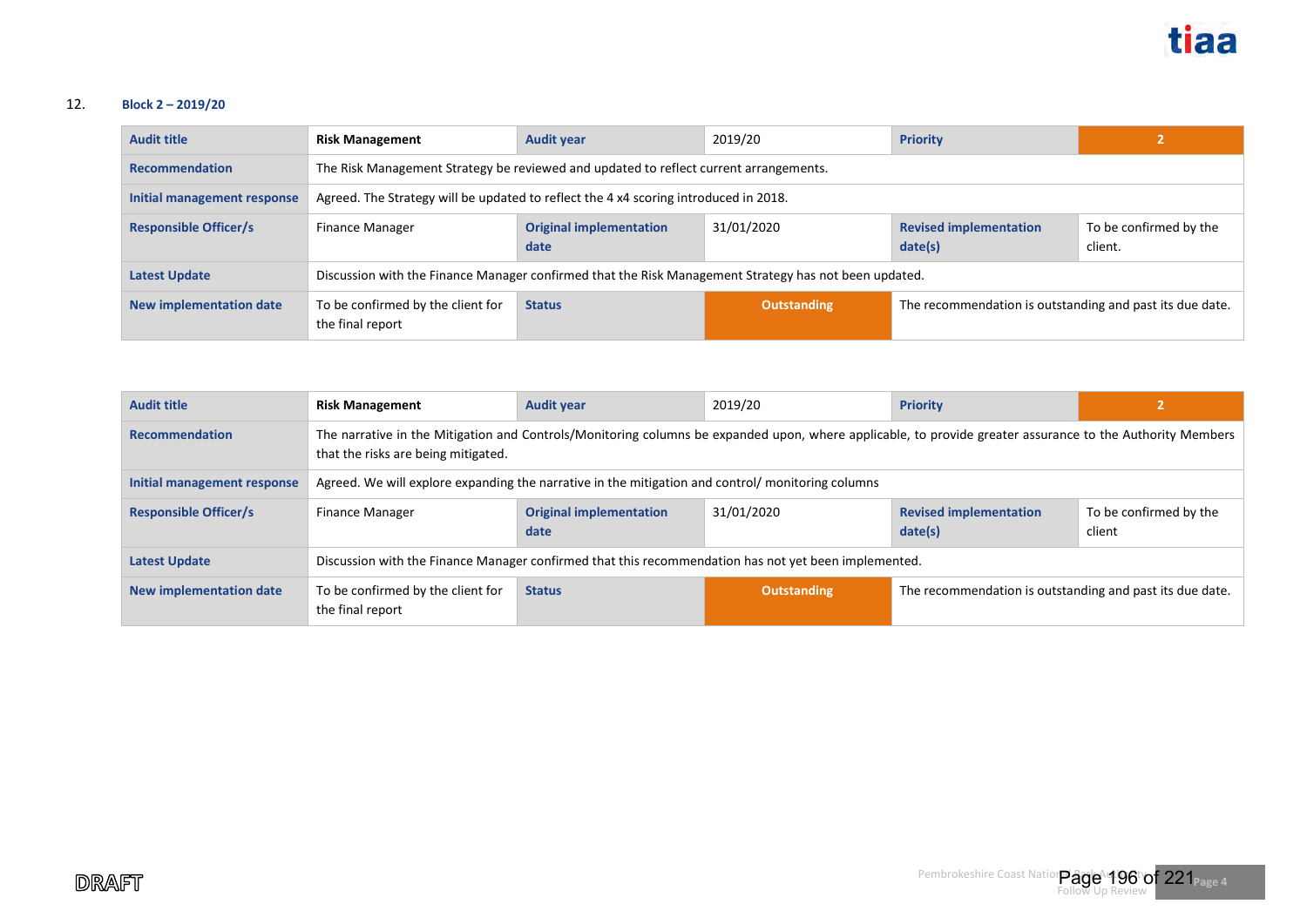

| <b>Audit title</b>           | <b>Risk Management</b>                                                                                                                                                    | <b>Audit year</b>                      | 2019/20                                  | <b>Priority</b>                                               |     |  |
|------------------------------|---------------------------------------------------------------------------------------------------------------------------------------------------------------------------|----------------------------------------|------------------------------------------|---------------------------------------------------------------|-----|--|
| <b>Recommendation</b>        | Each risk be allocated to a named individual to ensure accountability and clarity of ownership.                                                                           |                                        |                                          |                                                               |     |  |
| Initial management response  | Disagree. This has been tried in the past, including allocating risks to Members as well as staff. We consider that the current process of review will be more effective. |                                        |                                          |                                                               |     |  |
| <b>Responsible Officer/s</b> | <b>Finance Manager</b>                                                                                                                                                    | <b>Original implementation</b><br>date | 31/01/2020                               | <b>Revised implementation</b><br>date(s)                      | N/A |  |
| <b>Latest Update</b>         | The initial management response has been noted and recommendation closed.                                                                                                 |                                        |                                          |                                                               |     |  |
| New implementation date      | N/A                                                                                                                                                                       | <b>Status</b>                          | <b>Considered but not</b><br>implemented | The recommendation has been considered but not<br>implemented |     |  |

| <b>Audit title</b>             | <b>Follow Up 2019/20 (Risk</b><br>Management 2018/19)                                                                                                                                                         | <b>Audit year</b>                      | 2019/20            | <b>Priority</b>                                          |     |
|--------------------------------|---------------------------------------------------------------------------------------------------------------------------------------------------------------------------------------------------------------|----------------------------------------|--------------------|----------------------------------------------------------|-----|
| <b>Recommendation</b>          | The Authority should recognise risk at an inherent level and align this analysis with its business plan to ensure that all stakeholders recognise the risks which are<br>critical to the Authority's success. |                                        |                    |                                                          |     |
| Initial management response    | We will investigate the practicality of incorporating this suggestion into departmental business plans                                                                                                        |                                        |                    |                                                          |     |
| <b>Responsible Officer/s</b>   | <b>Finance Manager</b>                                                                                                                                                                                        | <b>Original implementation</b><br>date | 31/03/2019         | <b>Revised implementation</b><br>date(s)                 | N/A |
| <b>Latest Update</b>           | Discussion with the Finance Manager confirmed that this is ongoing but has not yet been completed.                                                                                                            |                                        |                    |                                                          |     |
| <b>New implementation date</b> | To be confirmed by the client for<br>the final report                                                                                                                                                         | <b>Status</b>                          | <b>Outstanding</b> | The recommendation is outstanding and past its due date. |     |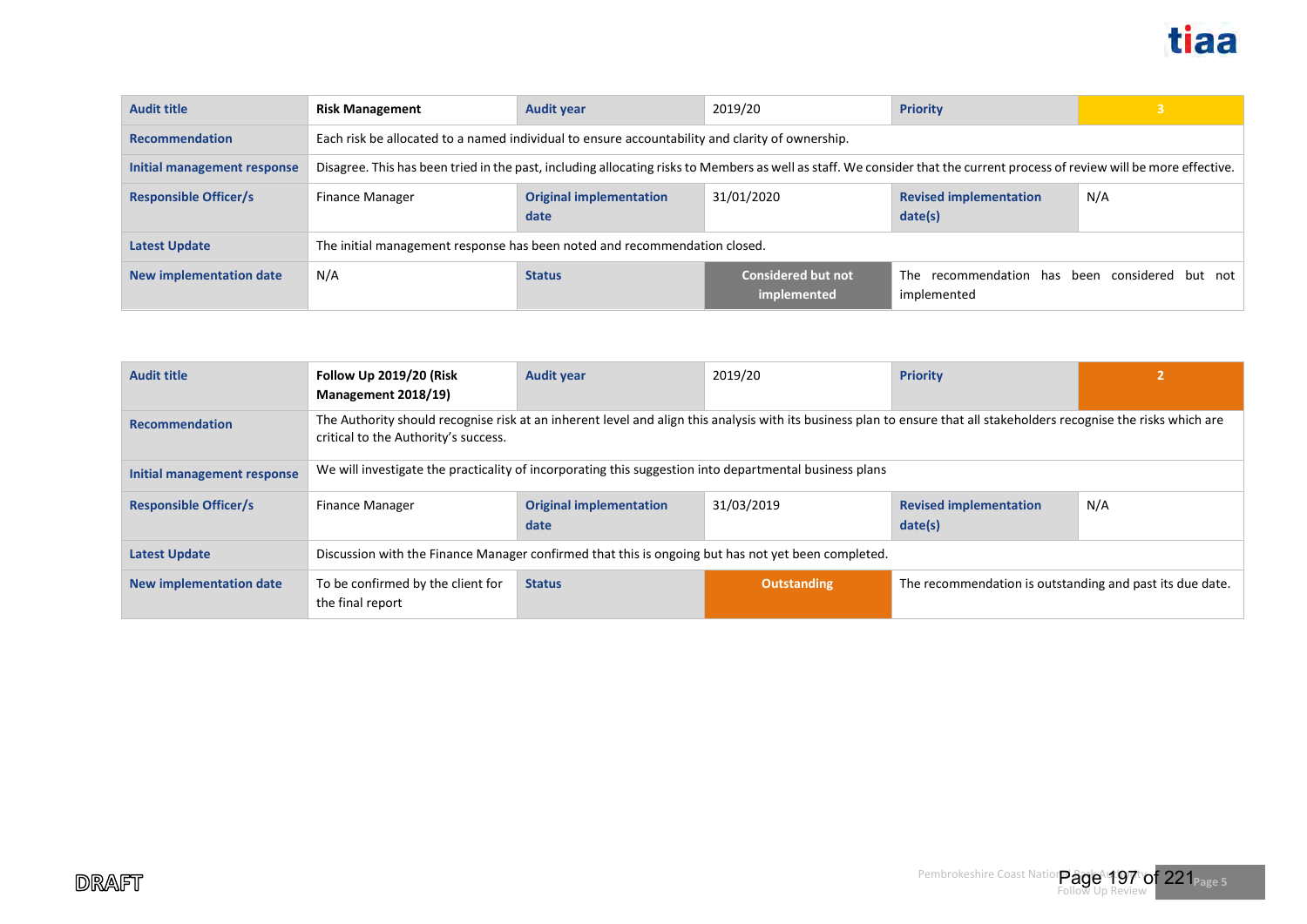

| <b>Audit title</b>           | <b>Fleet Management Follow Up</b>                                                                                                                                                                                                                                                                                                                                                                          | <b>Audit year</b>                                                                                                                                                                                                                                                                              | 2019/20            | <b>Priority</b>                                          | N/A |  |
|------------------------------|------------------------------------------------------------------------------------------------------------------------------------------------------------------------------------------------------------------------------------------------------------------------------------------------------------------------------------------------------------------------------------------------------------|------------------------------------------------------------------------------------------------------------------------------------------------------------------------------------------------------------------------------------------------------------------------------------------------|--------------------|----------------------------------------------------------|-----|--|
| <b>Recommendation</b>        |                                                                                                                                                                                                                                                                                                                                                                                                            | Review and approve the draft Company Vehicle policy document and then update all existing fleet policy documents to provide consistency. Ensure the updated<br>documents are communicated and stored centrally for ease of access, for example in Parcnet under a new 'Fleet Vehicles' heading |                    |                                                          |     |  |
| Initial management response  | A Fleet Management Policy has been prepared and a corresponding Fleet Management Procedure has been drafted and is currently under review by Logical Vehicle<br>Management Ltd. Elements of the draft provided by Logical have been included in to the documents. Once the documents have completed the Authority review<br>and approval process they will be published on Parcnet (Authority's Intranet). |                                                                                                                                                                                                                                                                                                |                    |                                                          |     |  |
| <b>Responsible Officer/s</b> | <b>Business Improvement &amp; IT</b><br>Manager                                                                                                                                                                                                                                                                                                                                                            | <b>Original implementation</b><br>date                                                                                                                                                                                                                                                         | 31/12/2019         | <b>Revised implementation</b><br>date(s)                 | N/A |  |
| <b>Latest Update</b>         | The Fleet Management Policy and Associated Procedure were written, reviewed and approved in early 2020, however, due to the subsequent decision to terminate<br>the agreement with Logical Vehicle Management Services and pending the re-engagement with Pembrokeshire Country Council, the subsequent amendments and<br>requisite approvals have been placed on hold.                                    |                                                                                                                                                                                                                                                                                                |                    |                                                          |     |  |
| New implementation date      | To be confirmed by the client for<br>the final report                                                                                                                                                                                                                                                                                                                                                      | <b>Status</b>                                                                                                                                                                                                                                                                                  | <b>Outstanding</b> | The recommendation is outstanding and past its due date. |     |  |

| <b>Audit title</b>           | <b>Fleet Management Follow Up</b>                                                                                                                                                                                                                                                                                                                                                                                           | <b>Audit year</b>                                                                                                                    | 2019/20                                  | <b>Priority</b>                                               | N/A |  |
|------------------------------|-----------------------------------------------------------------------------------------------------------------------------------------------------------------------------------------------------------------------------------------------------------------------------------------------------------------------------------------------------------------------------------------------------------------------------|--------------------------------------------------------------------------------------------------------------------------------------|------------------------------------------|---------------------------------------------------------------|-----|--|
| <b>Recommendation</b>        |                                                                                                                                                                                                                                                                                                                                                                                                                             | Explore the financial and Health & Safety benefits that could be realised through installing telematics units in all PCNPA vehicles. |                                          |                                                               |     |  |
| Initial management response  | The Authority agree with this recommendation and are currently in the process of implementing it. Update Dec 2019 - a proposal to purchase and install Dash<br>Cams across the Authority Fleet has been prepared, funding for which will be applied for when additional funding becomes available from the Welsh Government.<br>Dates for the next allocation are unknown therefore an implementation date cannot be given. |                                                                                                                                      |                                          |                                                               |     |  |
| <b>Responsible Officer/s</b> | Business Improvement & IT<br>Manager                                                                                                                                                                                                                                                                                                                                                                                        | <b>Original implementation</b><br>date                                                                                               | 31/12/2019                               | <b>Revised implementation</b><br>date(s)                      | N/A |  |
| <b>Latest Update</b>         | On examination, the possible benefits gained from the use of telematics do not outweigh the corresponding financial and resource commitments.                                                                                                                                                                                                                                                                               |                                                                                                                                      |                                          |                                                               |     |  |
| New implementation date      | N/A                                                                                                                                                                                                                                                                                                                                                                                                                         | <b>Status</b>                                                                                                                        | <b>Considered but not</b><br>implemented | The recommendation has been considered but not<br>implemented |     |  |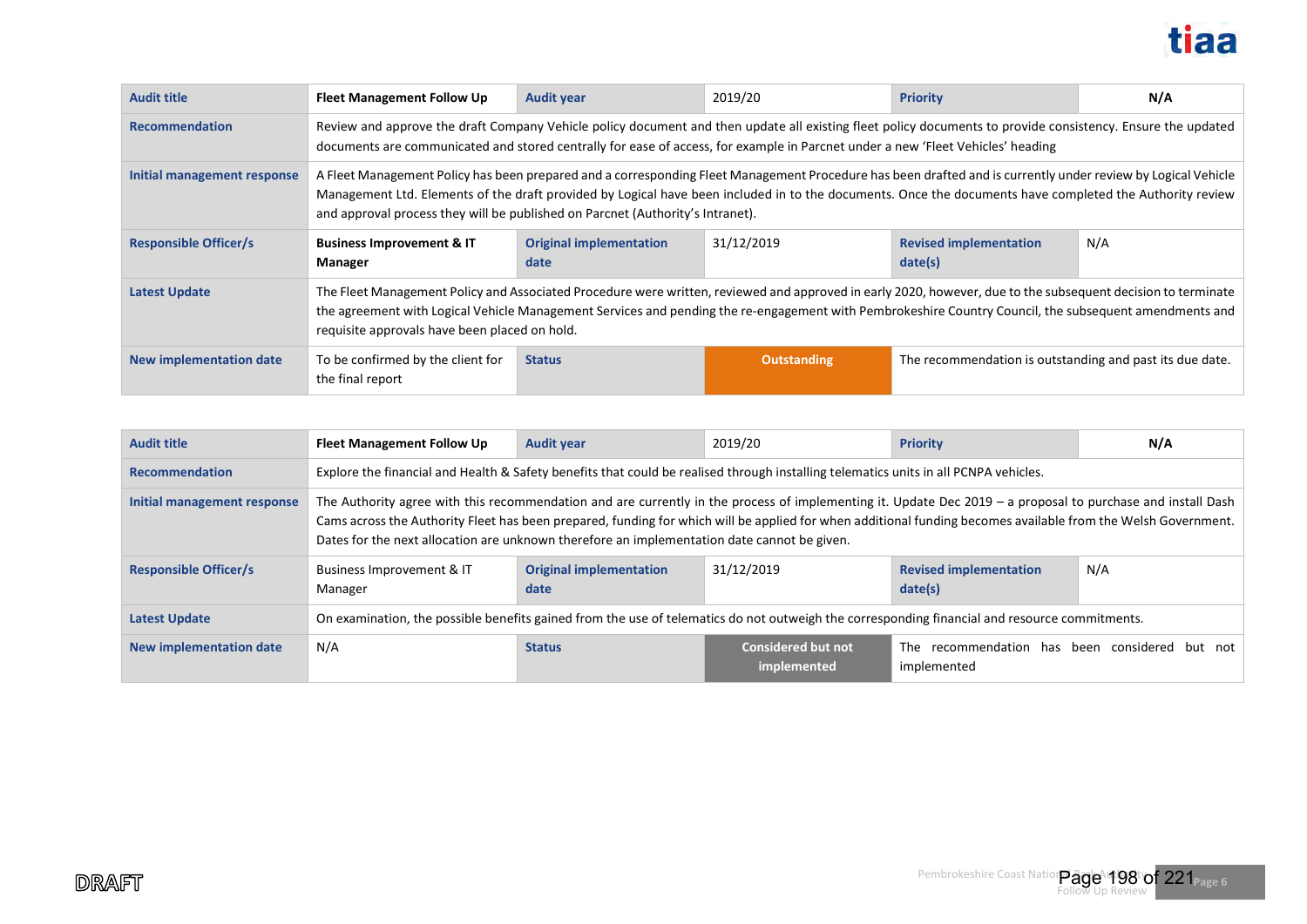

#### 13. The following 33 recommendations have been implemented.

| <b>Audit Title</b>            | <b>Recommendation</b>                                                                                                                                                                                                                                                                                 |                         | <b>Responsible</b><br><b>Officer</b> | Due Date   | <b>Status</b>      |  |  |  |
|-------------------------------|-------------------------------------------------------------------------------------------------------------------------------------------------------------------------------------------------------------------------------------------------------------------------------------------------------|-------------------------|--------------------------------------|------------|--------------------|--|--|--|
|                               | Block 1- Car Parks, Grants, Business Continuity and Information Governance. (undertaken by previous internal auditors Gateway)                                                                                                                                                                        |                         |                                      |            |                    |  |  |  |
| Car Parks - 2019/20           | The Authority should devise a plan and timetable for installing cashless P&D<br>machines, to be rolled across the 14 car park sites. This should be shared with<br>Members and approval                                                                                                               | 2 <sup>1</sup>          | <b>Estates Officer</b>               | 31/03/2021 | <b>Implemented</b> |  |  |  |
| Car Parks - 2019/20           | The Authority should compile a formal car parking policy, to provide clear guidance<br>to all car park users, what car parks are available and to whom, how much the user<br>will pay and the responsibilities of the user.                                                                           | $-3$                    | <b>Estates Officer</b>               | 31/03/2021 | <b>Implemented</b> |  |  |  |
| Car Parks - 2019/20           | The Authority should review car parking fees annually, as good practice.                                                                                                                                                                                                                              | $\overline{3}$          | <b>Estates Officer</b>               | 31/03/2021 | <b>Implemented</b> |  |  |  |
| Grants-2019/20                | The review conducted by the Finance Manager and Director of Planning should be<br>documented and held on file.                                                                                                                                                                                        | $\overline{\mathbf{3}}$ | <b>Finance Manager</b>               | 01/01/2019 | <b>Implemented</b> |  |  |  |
| Grants-2019/20                | The Authority should conduct a 'spot check' of PLANNED grant files. To ensure that<br>the files have been constructed in a formal manner thereby allowing to locate key<br>grant documents with ease.                                                                                                 | $\overline{\mathbf{3}}$ | <b>Finance Manager</b>               | 01/01/2019 | <b>Implemented</b> |  |  |  |
| Business Continuity - 2019/20 | Currently both the daily and weekly backups are located within the chapel adjacent<br>to the main Headquarters building. As a mitigating solution the weekly backups<br>should be stored further away, preferably off site.                                                                           | $\overline{\mathbf{3}}$ | Business Improvement<br>& IT Manager | 31/08/2019 | <b>Implemented</b> |  |  |  |
| Check - 2019/20               | Information Governance Health All policies are currently undergoing review and a designated owner has been<br>identified for each policy. It is important to ensure that this review process<br>momentum is maintained, in order that all policies are scrutinised and amended in<br>a timely manner. | $\overline{3}$          | Business Improvement<br>& IT Manager | 31/10/2019 | Implemented        |  |  |  |
| Check - 2019/20               | Information Governance Health Ongoing training should be provided for all members of staff to include emerging<br>issues, cyber threats and Data Protection updates through the use of e-newsletters<br>or intranet snapshots.                                                                        | $\overline{3}$          | Business Improvement<br>& IT Manager | 31/10/2019 | <b>Implemented</b> |  |  |  |
| Check - 2019/20               | Information Governance Health Consideration should be given to conducting a full Penetration test to provide<br>assurance on the level of security applied to the network.                                                                                                                            | $\overline{\mathbf{3}}$ | Business Improvement<br>& IT Manager | 31/10/2019 | Implemented        |  |  |  |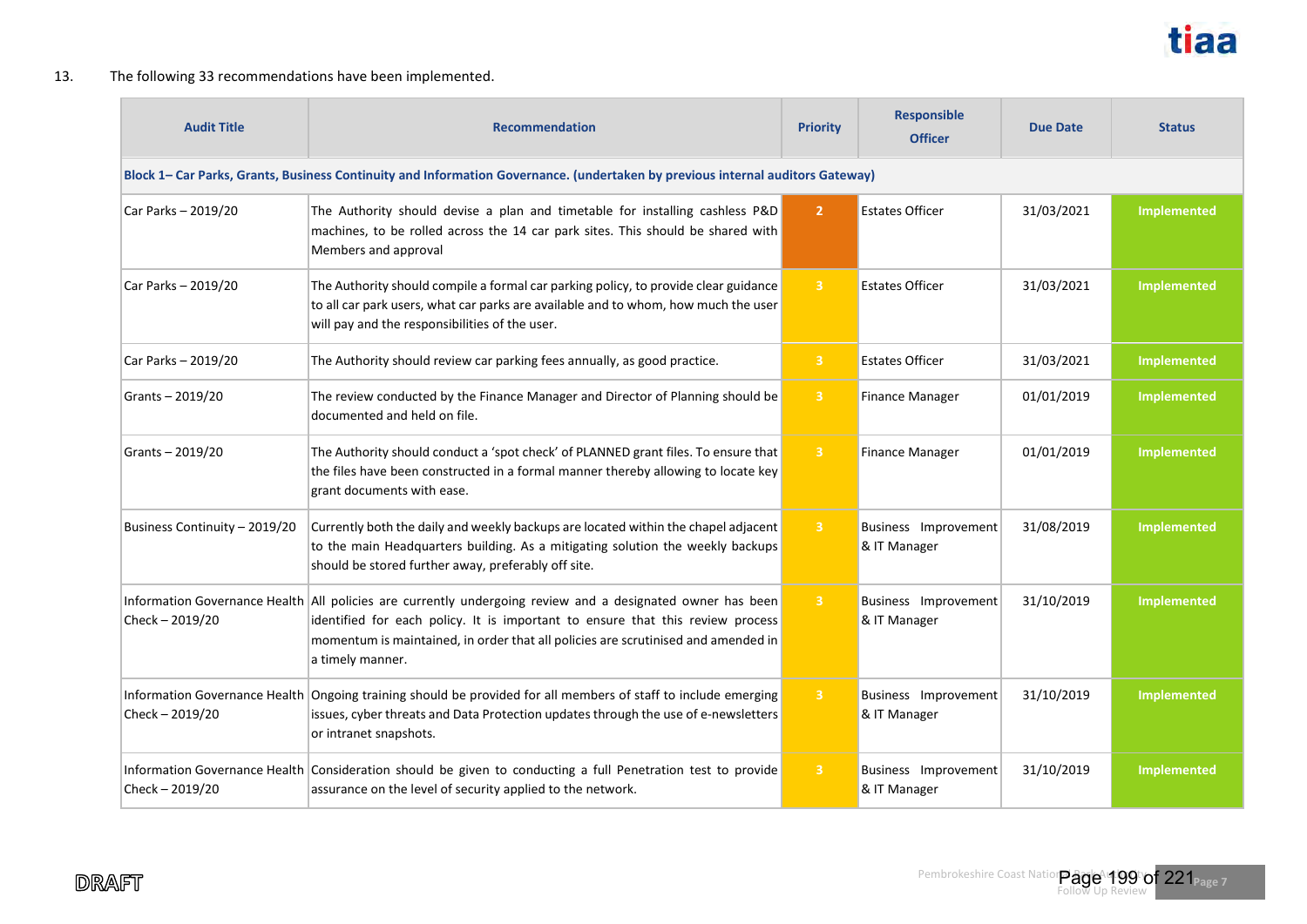

| <b>Audit Title</b>                                                                                                                                                                                                                            | <b>Recommendation</b>                                                                                                                                                                                                                                                                                                                                                                                                                                | <b>Priority</b> | <b>Responsible</b><br><b>Officer</b>                       | <b>Due Date</b> | <b>Status</b>      |  |  |
|-----------------------------------------------------------------------------------------------------------------------------------------------------------------------------------------------------------------------------------------------|------------------------------------------------------------------------------------------------------------------------------------------------------------------------------------------------------------------------------------------------------------------------------------------------------------------------------------------------------------------------------------------------------------------------------------------------------|-----------------|------------------------------------------------------------|-----------------|--------------------|--|--|
| Block 2 - Risk Management, Key Financial Controls (Banking arrangements, Treasury/Investments and Fixed Assets), Health and Safety, Operational Review - Rangers, Follow Up 2019/20 and<br>Fleet Management - Follow Up. (undertaken by TIAA) |                                                                                                                                                                                                                                                                                                                                                                                                                                                      |                 |                                                            |                 |                    |  |  |
| Health and Safety - 2019/20                                                                                                                                                                                                                   | The Fire Safety Logbook be completed appropriately to record monthly Emergency<br>Lighting tests, six monthly Fire Drills, monthly Fire Extinguisher monitoring and staff<br>training in relation to Fire Safety.                                                                                                                                                                                                                                    | $\mathbf{1}$    | Buildings and Projects<br>Manager                          | 31/03/2020      | <b>Implemented</b> |  |  |
| Key Financial Controls-<br>2019/20                                                                                                                                                                                                            | The Investment Strategy and Treasury Management Policy Statement be amended<br>to reflect the investment periods and to determine the amount that can be<br>invested in one financial institution.                                                                                                                                                                                                                                                   | 2 <sup>1</sup>  | <b>Finance Manager</b>                                     | 29/02/2020      | <b>Implemented</b> |  |  |
| Key Financial Controls-<br>2019/20                                                                                                                                                                                                            | All 'Z' readings be recorded on the Weekly Finance Sheet and the sequential<br>numbering be reviewed by the Finance department as part of the checking process.                                                                                                                                                                                                                                                                                      | $\overline{2}$  | <b>Finance Manager</b>                                     | 31/12/2019      | <b>Implemented</b> |  |  |
| Health and Safety - 2019/20                                                                                                                                                                                                                   | The delegated members of staff be formally trained in order to execute their role<br>as Fire Marshall effectively.                                                                                                                                                                                                                                                                                                                                   | 2 <sup>1</sup>  | Buildings and Projects<br>Manager                          | 31/03/2020      | Implemented        |  |  |
| Health and Safety - 2019/20                                                                                                                                                                                                                   | Ensure boxes are appropriately stocked and subject to regular audits as required<br>by the policy.                                                                                                                                                                                                                                                                                                                                                   | $\overline{2}$  | Buildings and Projects<br>Manager                          | 31/03/2020      | <b>Implemented</b> |  |  |
| Health and Safety - 2019/20                                                                                                                                                                                                                   | Ensure appropriate number of First aid boxes held in designated First Aid points.                                                                                                                                                                                                                                                                                                                                                                    | 2 <sup>1</sup>  | Buildings and Projects<br>Manager                          | 31/03/2020      | Implemented        |  |  |
| Rangers-2019/20                                                                                                                                                                                                                               | Time and Work records be competed in full.                                                                                                                                                                                                                                                                                                                                                                                                           | 2 <sup>1</sup>  | Ranger Service Manager                                     | 12/02/2020      | Implemented        |  |  |
| Follow Up 2019/20<br>(Department Review - Carew<br>Castle 2018/19)                                                                                                                                                                            | A formal business plan should be established to establish the longer term<br>objectives for Carew Castle and provide a costed approach to the potential<br>development of the visitor attraction. The plan should then be supported by an<br>annual operational plan by considering development of the current team plan to<br>reflect an annual initiatives and operational targets that will assist budget planning<br>and monitoring of progress. | 2 <sup>1</sup>  | Services<br>Visitor<br>(South<br>Manager<br>Pembrokeshire) | 31/12/2020      | <b>Implemented</b> |  |  |
| Risk Management 2019/20                                                                                                                                                                                                                       | The Risk Register be reviewed on a more regular basis by the Leadership Team to<br>demonstrate ownership and timely updating of the risks.                                                                                                                                                                                                                                                                                                           | $\overline{3}$  | <b>Finance Manager</b>                                     | 31/01/2020      | <b>Implemented</b> |  |  |
| Risk Management 2019/20                                                                                                                                                                                                                       | A risk process test be carried out to assess the robustness and completeness of the<br>risk mitigation arrangements.                                                                                                                                                                                                                                                                                                                                 | $\overline{3}$  | <b>Finance Manager</b>                                     | 31/03/2020      | <b>Implemented</b> |  |  |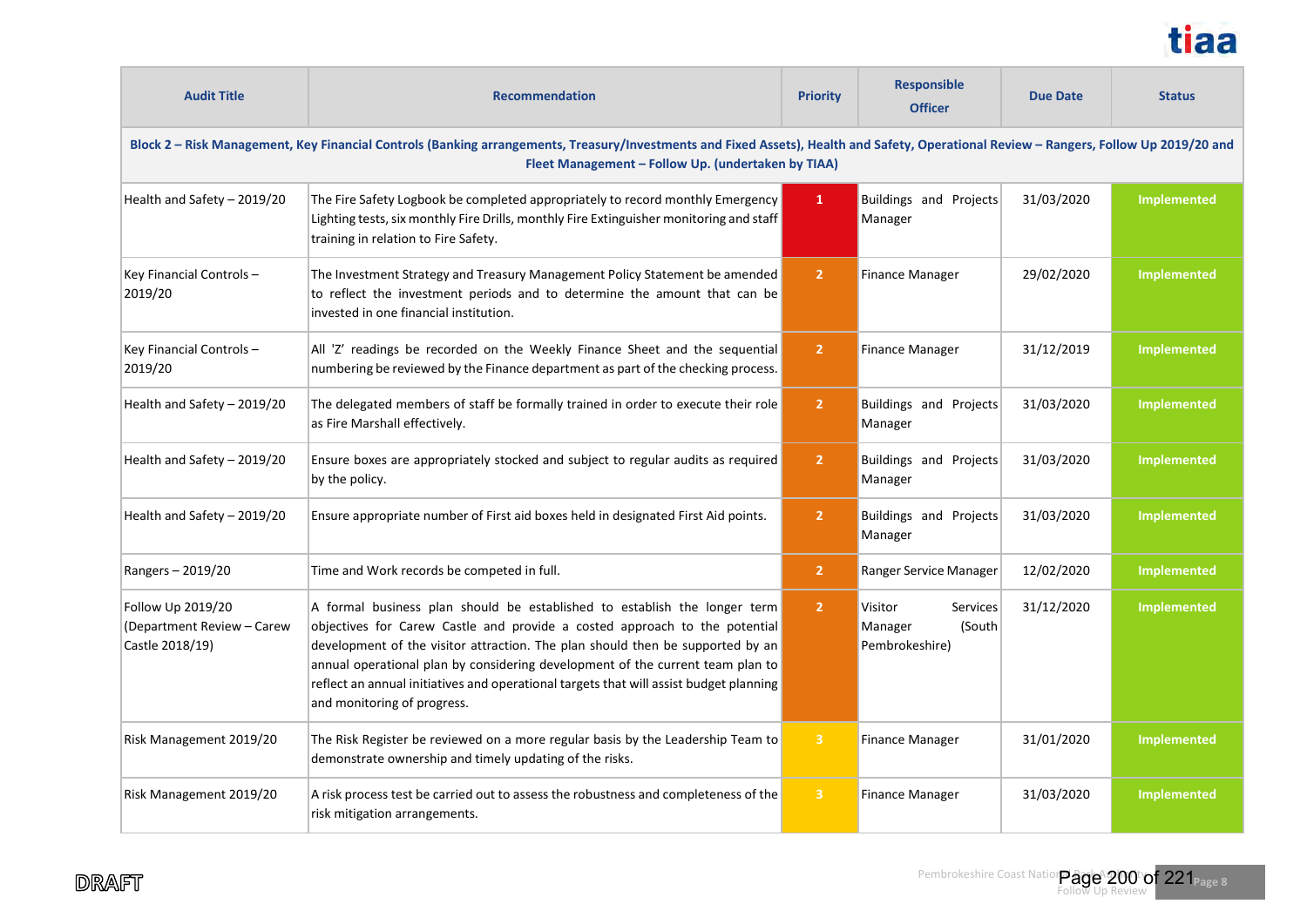

| <b>Audit Title</b>                                                    | <b>Recommendation</b>                                                                                                                                                                                                                                                                                                                     | <b>Priority</b>         | <b>Responsible</b><br><b>Officer</b>                          | <b>Due Date</b> | <b>Status</b> |
|-----------------------------------------------------------------------|-------------------------------------------------------------------------------------------------------------------------------------------------------------------------------------------------------------------------------------------------------------------------------------------------------------------------------------------|-------------------------|---------------------------------------------------------------|-----------------|---------------|
| Key Financial Controls-<br>2019/20                                    | The 'Z' reading summary report be either sent into the Finance Department as an<br>audit trail or be scanned in where possible and then retained on the electronic<br>shared drive on the network system in order that checks can be performed by the<br>Finance Department.                                                              | $\overline{3}$          | <b>Finance Manager</b>                                        | 01/01/2020      | Implemented   |
| Key Financial Controls-<br>2019/20                                    | The Estates Officer or all Directors/Department Managers responsible for<br>equipment and assets be provided with an inventory list from the Asset Register on<br>an annual basis and confirmation be obtained that the equipment and assets are<br>still in existence. These records be retained as evidence of the verification checks. | $\overline{3}$          | <b>Finance Manager</b>                                        | 31/01/2020      | Implemented   |
| Key Financial Controls-<br>2019/20                                    | Sales taken via the Tea Room at Carew Castle and Tidal Mill be added to the sales<br>breakdown within the Weekly Finance Sheet.                                                                                                                                                                                                           | $\overline{3}$          | <b>Finance Manager</b>                                        | 30/01/2020      | Implemented   |
| Health and Safety - 2019/20                                           | The names of the Authority's Fire Marshalls be made visible across the site.                                                                                                                                                                                                                                                              | $\overline{3}$          | Buildings and Projects<br>Manager                             | 31/03/2020      | Implemented   |
| Health and Safety - 2019/20                                           | Ensure that the emergency contact telephone numbers are clearly displayed on<br>the wall of the first aid room.                                                                                                                                                                                                                           | $\overline{3}$          | Buildings and Projects<br>Manager                             | 31/03/2020      | Implemented   |
| Rangers - 2019/20                                                     | Calculations on Time and Work record to be checked for accuracy prior to<br>authorisation and payment.                                                                                                                                                                                                                                    | $\overline{3}$          | Ranger<br><b>Services</b><br>Manager                          | 12/02/2020      | Implemented   |
| Rangers - 2019/20                                                     | Rangers be reminded to provide time and work records on a weekly basis in order<br>to meet processing deadlines.                                                                                                                                                                                                                          |                         | Ranger<br><b>Services</b><br>Manager                          | 12/02/2020      | Implemented   |
| Follow Up 2019/20<br>(Department Review - Castell<br>Henllys 2018/19) | We recommend that the Authority prepare a specific business plan for the future<br>use and development of Castell Henllys which acknowledges the relevance of the<br>site for tourism and educational purposes.                                                                                                                           | $\overline{\mathbf{3}}$ | Director of Countryside,<br>Community and Visitor<br>Services | 30/04/2019      | Implemented   |
| Follow Up 2019/20<br>(Department Review - Castell<br>Henllys 2018/19) | The Authority should consider whether alternative secure and efficient cash<br>collection procedures are available which would also allow staff to remain on site<br>during opening hours.                                                                                                                                                | $\overline{3}$          | <b>Finance Manager</b>                                        | 30/04/2019      | Implemented   |
| Follow Up 2019/20<br>(Department Review - Castell<br>Henllys 2018/19) | Consideration be given to the potential for marketing and use of the site through<br>engagement with like-minded partners.                                                                                                                                                                                                                | $\overline{\mathbf{3}}$ | Visitor<br>Services<br>Manager<br>(North<br>Pembrokeshire)    | 30/04/2019      | Implemented   |